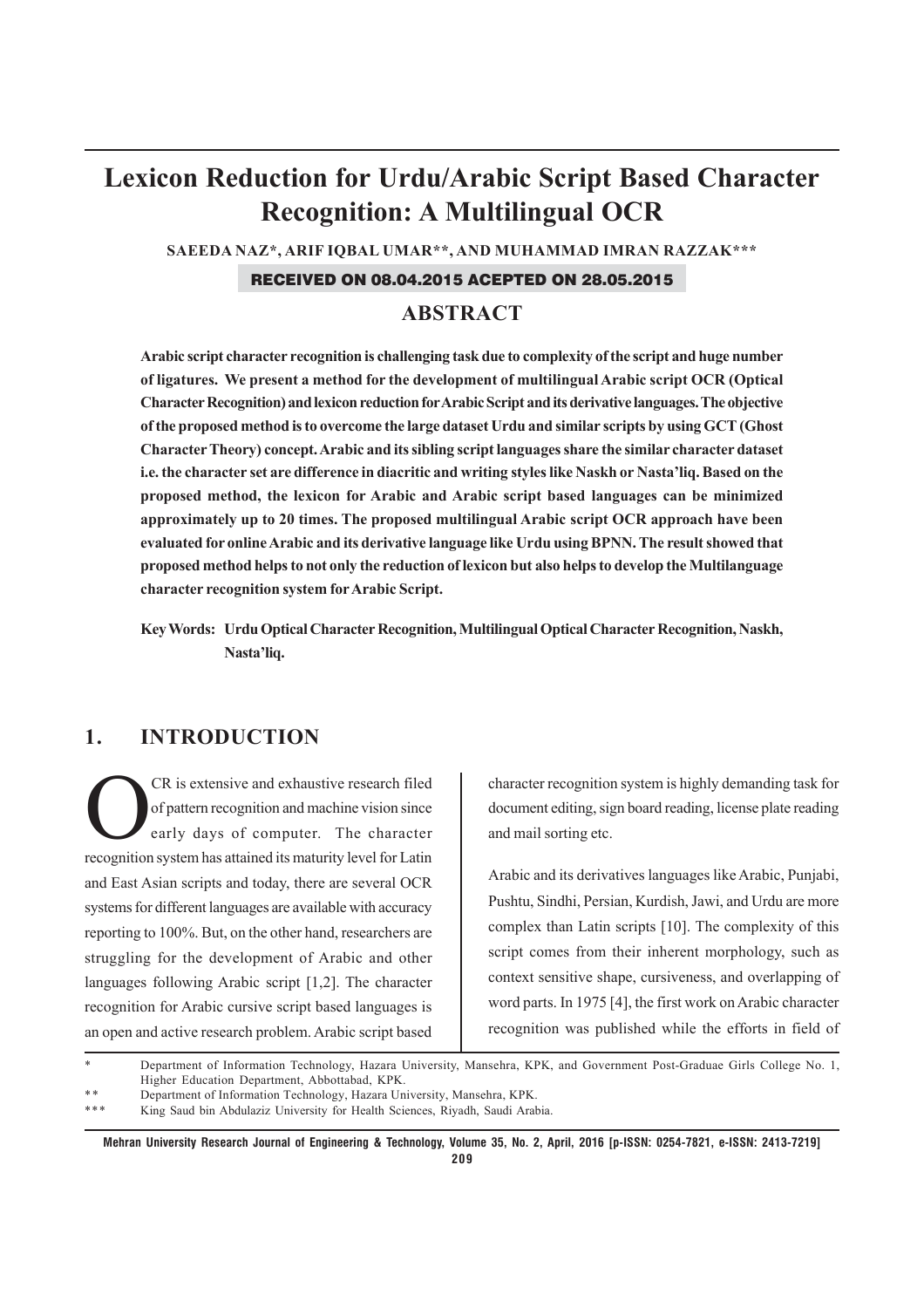character recognition system development for Arabic language were started in 1970 [5]. Finally, the Arabic OCR was developed in 1990s [6]. On other hand, Urdu language is also derivative language of Arabic but following the Nata'liq writing style. The first work for Urdu script was published in 2000s. The literature shows that even though Arabic script character recognition research is ongoing since 2 decades but still the character recognition system has not attained reasonable recognition rate as compare to the Latin script and East Asian languages [6].

Recent development for Arabic and its derivative languages shows that the accuracy of OCR system is affected by the language complexity as well as huge number of ligatures [7,11,13]. In this work, we analyze and compare the character set of Arabic script and its derivatives languages and present multilingual OCR concept as well as method for lexicon reduction method for Urdu script based language character recognition system.

## **2. ARABIC SCRIPT BASED LANGUAGES**

Historically, Arabic script was written without diacritics marks. The basic character set shapes were 19 at early age. Later on in the 7th century, the diacritical marks (Hamza, dots, tota etc.) were added to the script by Iraqi governor Hajaj Bin Yousif for non-native readers. The philosophy behind the addition of new diacritical marks with base shape, is the similarity of sounds(in spoken) of base/ primary characters having same shape i.e. the first invented character carry single dot (..), second character having similar sound will carry two dots ( $\dot{\circ}$ )and likewise third and fourth characters with three dots and four dots for speaking the more similar sounds phonemes. In Urdu language, the concept of four dots were converted to horizontal line which were finally adapted into "Tota"  $(\stackrel{\triangle}{\circ})$ .

Associated with the Islamic movement, the Arabic character set was spread to several countries and become the writing script for other languages which do not belong to the Semitic. Some of the languages borrowed all the Arabic character set such as Persian, Urdu, Sindhi, and Pashto where as some languages borrowed few characters such as Kurdish Sorani.

This new development require new letters, to represent a different sounds that were absent in Arabic scripts. As a consequence, several new shapes were invented in other derivative languages to represent new sounds, instead of borrowing from other scripts. The character set of Urdu, Arabic, Persian, Pashtu, Jawi and Sindhi are 38, 28, 32, 45, 33 and 52, respectively. The detail of character set is presented in Table 1. Arabicis mother but the subset of all its derivative languages. The new addition of characters in Arabic character set to deal other languages is shown in red color in Table 1.

As the Arabic and its derivatives languages share the same writing script shape, thus the basic glyph is exactly same as of Arabic. The character differ with different number of diacritical marks and their positions [1]. Additionally, there are also some other small marks known as uncommon diacritic for showing short vowels but these small marks are not using often.

The Arabic script is cursive script and written from right to left while the numerals are written from left to right. Arabic and its derivative languages follow several scripts such as Nasta'liq, Nori Nasta'liq Naskh, Diwani, Kufi, Ta'liq, Thuluth and Riq'a etc. Naskh and Nasta'liq are two commonly followed writing styles by most of Arabic script based languages  $[1,10,11]$  as shown in Fig. 1(a-b).

Arabic script is a cursive script. Arabic script based languages use joiner and non-joiner property. Due to this property and cursivenes, the characters join with its preceding or/and proceeding character on a horizontal baseline whereas the characters are not joined with each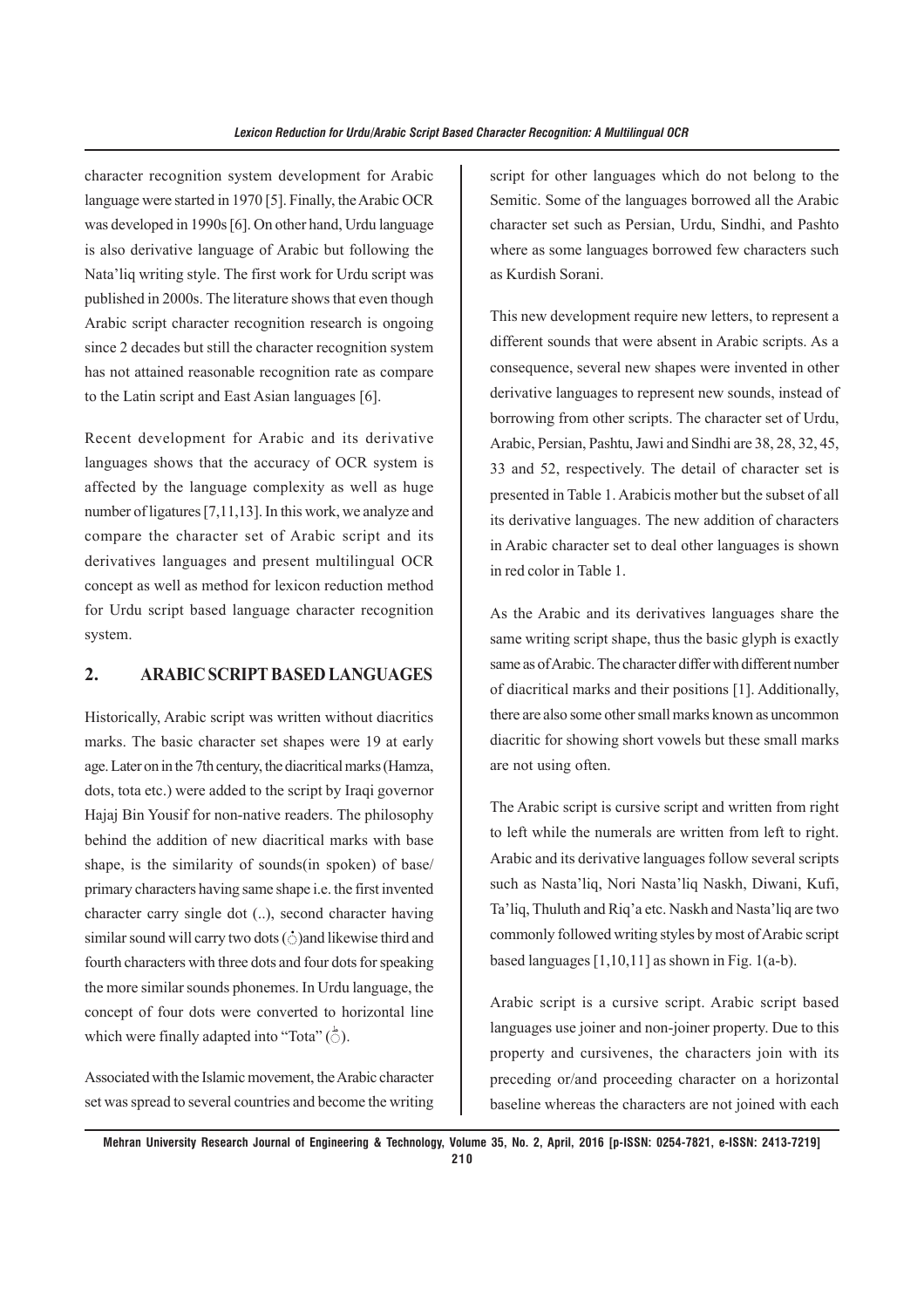other on occurrence of non-joiner letters [7,12]. In case of Naskh writing style, the character shapes may be up to four for each character. The shape of the character depends upon the character position in the ligature (i.e. initial, middle, final and isolated form as shown in Fig. 2(a)) and Table 2. The number of shapes of each character in alphabet set is not 4in Nasta'liq writing style. The initial shape of character "bay" (ب) depends upon the association of characters on following characters as shown in Fig. 2(b). Singh [11] reported 26000 unique shapes/ligatures for Urdu Nasta'liq writing style.

Even though the huge similarity (almost same character set), the recent development for Arabic and its derivative languages shows that the researchers are focusing on the

پاکستان ۱۴ اگست ۱۹۴۷ کومعرض وجود میں آیا۔<br>پاکستان ۱۴ اگست نے ۱۹۴۰

*(a) NASTA'LIQ*

زما نُوم سعيده دم

*(b) NASKH*

*FIG. 1. AN EXAMPLE OF SENTENCE*

#### **TABLE 1. SETS OF ALPHABETS OF ARABIC SCRIPT BASED LANGUAGES LIKE SINDHI, PASHTU, URDU, JAWI, FARSI AND ARABIC**

| No  | Sindh                                                                          | Pashto     | Urdu                                                                                                         | Jawi           | Farsi          | Arabic | $\rm No$ | Sindh                                                                                                                                                                                                                                                                                                                                                                                              | Pashto             | Urdu               | Jawi                             | Farsi               | Arabic                                                                                                                                                                                                                                                                                                                                                                                                                                                                                                               |
|-----|--------------------------------------------------------------------------------|------------|--------------------------------------------------------------------------------------------------------------|----------------|----------------|--------|----------|----------------------------------------------------------------------------------------------------------------------------------------------------------------------------------------------------------------------------------------------------------------------------------------------------------------------------------------------------------------------------------------------------|--------------------|--------------------|----------------------------------|---------------------|----------------------------------------------------------------------------------------------------------------------------------------------------------------------------------------------------------------------------------------------------------------------------------------------------------------------------------------------------------------------------------------------------------------------------------------------------------------------------------------------------------------------|
| 27. | ڙھ                                                                             | ظ          | اق                                                                                                           | ざ              | J              | و      | 1.       | $\mathcal{L}$                                                                                                                                                                                                                                                                                                                                                                                      | $\Lambda$          | $\mathbb{L}$       | $\left($                         | $\left  \right $    | $\mathcal{L}$                                                                                                                                                                                                                                                                                                                                                                                                                                                                                                        |
| 28. | ال                                                                             | $\epsilon$ | ک                                                                                                            | J              | $\sqrt{2}$     | ي      | 2.       | ب                                                                                                                                                                                                                                                                                                                                                                                                  | پ                  | ب                  | پ                                | پ                   | پ                                                                                                                                                                                                                                                                                                                                                                                                                                                                                                                    |
| 29. | س                                                                              | غ          | گ                                                                                                            | م              | ی              |        | 3.       | $\mathop{\smash\mathop{\smash\mathop{\scriptstyle\mathop{\scriptstyle\mathop{\scriptstyle\mathop{\scriptstyle\mathop{\scriptstyle\mathop{\scriptstyle\mathop{\scriptstyle\mathop{\scriptstyle\mathop{\scriptstyle\mathop{\scriptstyle\mathop{\scriptstyle\mathop{\scriptstyle\mathop{\scriptstyle\mathop{\scriptstyle\mathop{\scriptstyle\mathop{\scriptstyle\mathop{\cal F}}}}}}}}}}}\nolimits}}$ | پ                  | پ                  | ت                                | پ                   | ت                                                                                                                                                                                                                                                                                                                                                                                                                                                                                                                    |
| 30. | ش                                                                              | ف          | J                                                                                                            | ن              | $\bullet$      |        | 4.       | ڀ                                                                                                                                                                                                                                                                                                                                                                                                  | ت                  | ت                  | ő                                | ت                   | ٹ                                                                                                                                                                                                                                                                                                                                                                                                                                                                                                                    |
| 31. | ص                                                                              | ق          | $\mathcal{C}$                                                                                                | و              | $\pmb{\sigma}$ |        | 5.       | ت                                                                                                                                                                                                                                                                                                                                                                                                  | ټ                  | ٹ                  | ث                                | ٹ                   | $\overline{\mathbb{C}}$                                                                                                                                                                                                                                                                                                                                                                                                                                                                                              |
| 32. | ض                                                                              | ک          | $\cup$                                                                                                       | فر             | $\mathcal G$   |        | 6.       | $\overset{\hspace{0.1em}\mathit{u}}{\smile}$                                                                                                                                                                                                                                                                                                                                                       | ٹ                  | ث                  | $\overline{\mathbb{C}}$          | $\tilde{c}$         | $\subset$                                                                                                                                                                                                                                                                                                                                                                                                                                                                                                            |
| 33. | ط                                                                              | ک          | $\cdot$                                                                                                      | ۰              |                |        | 7.       | ت                                                                                                                                                                                                                                                                                                                                                                                                  | $\tilde{\epsilon}$ | ج                  | $\widetilde{\mathbb{C}}$         | $\tilde{c}$         | さ                                                                                                                                                                                                                                                                                                                                                                                                                                                                                                                    |
| 34. | ظ                                                                              | J          | $\mathfrak o$                                                                                                | $\vee$         |                |        | $8. \,$  | ٺ                                                                                                                                                                                                                                                                                                                                                                                                  | $\tilde{\epsilon}$ | چ                  | $\mathbb C$                      | $\mathcal{C}$       | $\geq$                                                                                                                                                                                                                                                                                                                                                                                                                                                                                                               |
| 35. | $\epsilon$                                                                     | م          | $\mathcal{D}% _{T}=\mathcal{D}_{T}\!\left( a,b\right) ,\mathcal{D}_{T}=\mathcal{D}_{T}\!\left( a,b\right) ,$ | $\mathfrak{s}$ |                |        | 9.       | ث                                                                                                                                                                                                                                                                                                                                                                                                  | $\tilde{\epsilon}$ | C                  | $\dot{\boldsymbol{\mathcal{C}}}$ | $\dot{\mathcal{C}}$ | ă.                                                                                                                                                                                                                                                                                                                                                                                                                                                                                                                   |
| 36. | $\dot{\boldsymbol{\xi}}$                                                       | ۵          | $\hat{\mathbf{r}}$                                                                                           | ي              |                |        | 10.      | پ                                                                                                                                                                                                                                                                                                                                                                                                  | $\tilde{\epsilon}$ | خ                  | $\Delta$                         | $\mathcal{F}$       | $\mathcal I$                                                                                                                                                                                                                                                                                                                                                                                                                                                                                                         |
| 37. | ف                                                                              | ڹ          | ی                                                                                                            | ڻ              |                |        | 11.      | ج                                                                                                                                                                                                                                                                                                                                                                                                  | $\zeta$            | $\,$               | Δ                                | $\mathbf{E}$        | J                                                                                                                                                                                                                                                                                                                                                                                                                                                                                                                    |
| 38. | ڦ                                                                              | و          | $\leftharpoonup$                                                                                             |                |                |        | 12.      | ڇ                                                                                                                                                                                                                                                                                                                                                                                                  | $\dot{\mathsf{C}}$ | $\frac{1}{2}$      | $\boldsymbol{\mathcal{I}}$       | $\,$ $\,$           | $\mathbb{C}^n$                                                                                                                                                                                                                                                                                                                                                                                                                                                                                                       |
| 39. | ق                                                                              | $\bullet$  |                                                                                                              |                |                |        | 13.      | $\div$                                                                                                                                                                                                                                                                                                                                                                                             | ۵                  | $\cdot$ $\cdot$    | Ĵ.                               | $\mathcal{I}$       | ش                                                                                                                                                                                                                                                                                                                                                                                                                                                                                                                    |
| 40. | $\lefteq$                                                                      | $\epsilon$ |                                                                                                              |                |                |        | 14.      | $\overline{\epsilon}$                                                                                                                                                                                                                                                                                                                                                                              | ÷                  | $\mathcal{J}$      | س                                | Ĵ.                  | ص                                                                                                                                                                                                                                                                                                                                                                                                                                                                                                                    |
| 41. | ک                                                                              | ي          |                                                                                                              |                |                |        | 15.      | $\mathfrak{S}$                                                                                                                                                                                                                                                                                                                                                                                     | Ď.                 | ž                  | ش                                | $\mathcal{S}$       | ض                                                                                                                                                                                                                                                                                                                                                                                                                                                                                                                    |
| 42. | گ                                                                              | ى          |                                                                                                              |                |                |        | 16.      | $\widetilde{\mathbb{G}}$                                                                                                                                                                                                                                                                                                                                                                           | J.                 | $\mathcal{I}$      | ص                                | ش                   | ط                                                                                                                                                                                                                                                                                                                                                                                                                                                                                                                    |
| 43. | ڳ                                                                              | ې          |                                                                                                              |                |                |        | 17.      | $\subset$                                                                                                                                                                                                                                                                                                                                                                                          | $\prec$            | ÷                  | ض                                | ص                   | ظ                                                                                                                                                                                                                                                                                                                                                                                                                                                                                                                    |
| 44. | $\textcolor{red}{\textcolor{blue}{\textbf{t}}}^{\textcolor{blue}{\textbf{t}}}$ | ى          |                                                                                                              |                |                |        | 18.      | $\dot{\mathsf{C}}$                                                                                                                                                                                                                                                                                                                                                                                 | Ĵ.                 | س                  | P                                | حن                  | $\epsilon$                                                                                                                                                                                                                                                                                                                                                                                                                                                                                                           |
| 45. | گ                                                                              | ئى         |                                                                                                              |                |                |        | 19.      | ۵                                                                                                                                                                                                                                                                                                                                                                                                  | ڑ                  | ش                  | 上                                | L                   | $\dot{\varepsilon}$                                                                                                                                                                                                                                                                                                                                                                                                                                                                                                  |
| 46. | J                                                                              |            |                                                                                                              |                |                |        | 20.      | 2                                                                                                                                                                                                                                                                                                                                                                                                  | Δ.                 | ص                  | $\epsilon$                       | $\rlap{/}{\dot{z}}$ | ف                                                                                                                                                                                                                                                                                                                                                                                                                                                                                                                    |
| 47. | مر                                                                             |            |                                                                                                              |                |                |        | 21.      | Ž.                                                                                                                                                                                                                                                                                                                                                                                                 | س                  | ىنى                | $\dot{\varepsilon}$              | $\mathcal E$        | ق                                                                                                                                                                                                                                                                                                                                                                                                                                                                                                                    |
| 48. | ن                                                                              |            |                                                                                                              |                |                |        | 22.      | ڊ                                                                                                                                                                                                                                                                                                                                                                                                  | ش                  | $\mathcal{P}$      | $\hat{\boldsymbol{\xi}}$         | خ                   | ك                                                                                                                                                                                                                                                                                                                                                                                                                                                                                                                    |
| 49. | ڻ                                                                              |            |                                                                                                              |                |                |        | 23.      | ÷,                                                                                                                                                                                                                                                                                                                                                                                                 | بن                 | $\, \mathbf{E} \,$ | ف                                | ف                   | J                                                                                                                                                                                                                                                                                                                                                                                                                                                                                                                    |
| 50. | و                                                                              |            |                                                                                                              |                |                |        | 24.      | Ż.                                                                                                                                                                                                                                                                                                                                                                                                 | ص                  | ع                  | ئ                                | ق                   | $\mathcal{A}% _{0}\left( t_{0}\right) \equiv\mathcal{A}_{\mathrm{C}}\left( t_{0}\right) \equiv\mathcal{A}_{\mathrm{C}}\left( t_{0}\right) \equiv\mathcal{A}_{\mathrm{C}}\left( t_{0}\right) \equiv\mathcal{A}_{\mathrm{C}}\left( t_{0}\right) \equiv\mathcal{A}_{\mathrm{C}}\left( t_{0}\right) \equiv\mathcal{A}_{\mathrm{C}}\left( t_{0}\right) \equiv\mathcal{A}_{\mathrm{C}}\left( t_{0}\right) \equiv\mathcal{A}_{\mathrm{C}}\left( t_{0}\right) \equiv\mathcal{A}_{\mathrm{C}}\left( t_{0}\right) \equiv\math$ |
| 51. | $\circ$                                                                        |            |                                                                                                              |                |                |        | 25.      | $\mathcal I$                                                                                                                                                                                                                                                                                                                                                                                       | ض                  | غ                  | ق                                | ک                   | $\mathrel{\circlearrowleft}$                                                                                                                                                                                                                                                                                                                                                                                                                                                                                         |
| 52. | ي                                                                              |            |                                                                                                              |                |                |        | 26.      | ڙ                                                                                                                                                                                                                                                                                                                                                                                                  | ط                  | ف                  | ک                                | حم                  | $\boldsymbol{\mathsf{s}}$                                                                                                                                                                                                                                                                                                                                                                                                                                                                                            |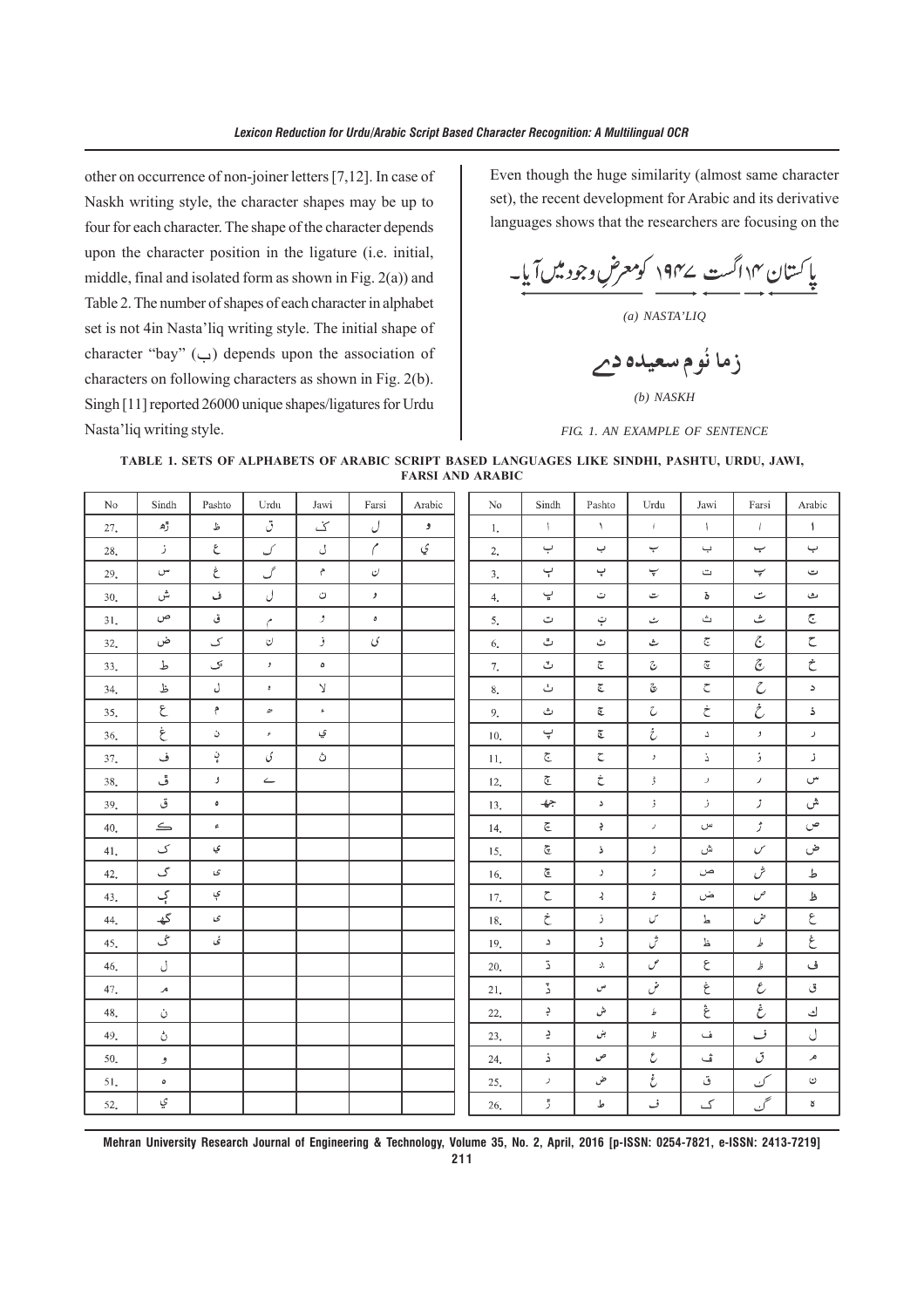development of language based OCR rather than multilingual character recognition for Arabic scripts based languages. Based on the similarity of this script, the research community needs to be enthusiastic for the development of multilingual character recognition system.

## **3**. **LEXICON REDUCTION**

Even though there is a huge similarity between Arabic script based languages, no effort has been done for the development of Multilanguage character recognition system. As we discussed above, Arabic script based languages share the almost same character set. Moreover, these languages are rich in diacritical marks and same basic shape may represent many ligature/words with different diacritical marks.

| Isolated | First | Middle | Last |  |
|----------|-------|--------|------|--|
|          |       |        |      |  |
|          |       |        |      |  |

*(a) NASKH WRITING STYLE*

ب، باجا، بش، بم، بلی، بیر، بو، بغل، بچهِ، بے، بطح، بی، بقا، بیچَ، بت، بد

*(b) NASTA'LIQ WRITING STYLE*

*FIG. 2. DIFFERENT SHAPES OF "BAY"*

#### **TABLE 2. DETAIL OF DIACRITICAL MARKS IN ARABIC SCRIPT BASED LANGUAGES**

| Number of Dots/Hamza/Toy | Number of Charactors            |  |  |
|--------------------------|---------------------------------|--|--|
|                          | 10-Arabic, Persian, Malay, Urdu |  |  |
| One Dot                  | 11-Malay                        |  |  |
|                          | 12-Pashtu, Sindhi               |  |  |
|                          | 2-Urdu, Persian                 |  |  |
| <b>Two Dots</b>          | 3-Arabic, Malay                 |  |  |
|                          | $10$ -Sindhi                    |  |  |
|                          | 6-Pashtu                        |  |  |
|                          | 2-Arabic                        |  |  |
| Three Dots               | 6-Sindhi, Pashtu, Malay         |  |  |
|                          | 5-Urdu, Persian                 |  |  |
| Four Dots                | 6-Sindhi                        |  |  |
| Toy                      | 3-Urdu                          |  |  |

#### **3.1 Theory of Ghost Character**

GCT (Ghost-Character-Atomization Combination Theory) also call theory of ghost character is mainly the reassembling of characters such as the basic glyph and diacritical marks. GCT provided a way toward the development of multilingual character recognition and multi-language machine translation system in future. This theory's proponent [8] states:

"There are some problems in Urdu ASCI code plate, when I analyzed that some symbols and all the language of Pakistan is possible from one plate and one font. Then I proposed the idea of Ghost Character" [8-9].

According to the GCT approach, Arabic and its derivatives languages can be represented with only 22 glyph and 22 diacritical marks as shown in **Fig. 3** [9].

# **3.2 Ghost Theory Based Character Recognition**

Most of the prior character recognition systems are language specific. Even though, there is no multilingual OCR available, while there is very high similarity between Arabic script languages. According to Ghost character theory, the glyphs (ghost character) are exactly same for all Arabic script based languages as shown in Table 1. The main characters are different only due to placement and number of diacritical marks. Multilingual character recognition system can easily be realized by exploiting techniques of preprocessing and post processing. This system can be possible to follow the theory of ghost character theory. The character recognition system based on ghost character theory divides into following steps:

(i) Separation of dots and diacritical marks from the main word or ligature. Now there are two set of

اب ح درس ص ط ع ب ن ک گ ل م ں ق ہء کی سے ھ *FIG. 3. GHOST CHARACTER SET*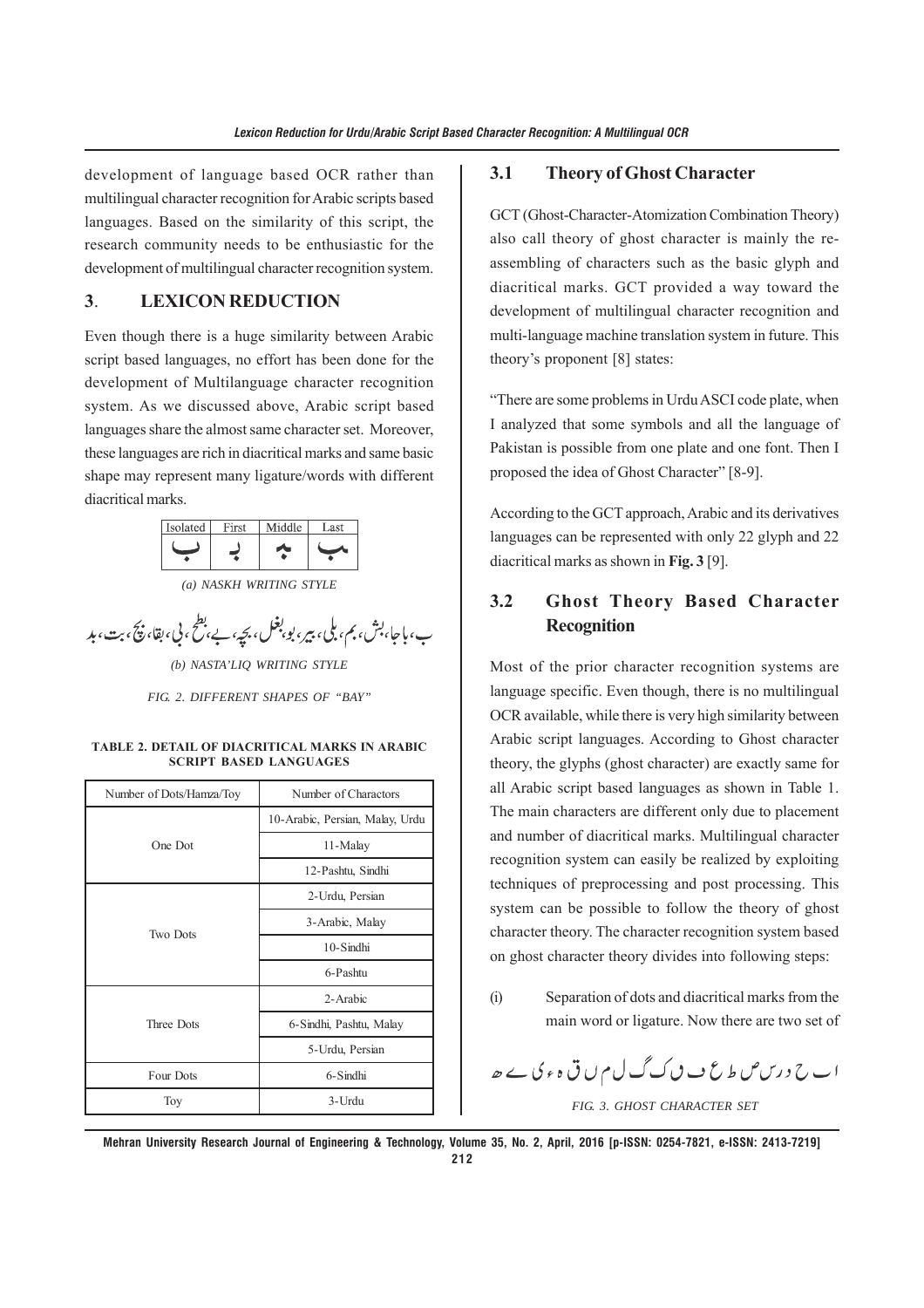characters like main words and diacritics. The main word now composes of only ghost characters (khaalikaashti) without diacritical marks and dots.

- (ii) A classifier trains and recognizes the separated basic word.
- (iii) A classifier trains and recognize the diacritical marks and dots associated with the recognized word.
- (iv) The language specific ligature formation dictionary will use for mapping the diacritical marks to the recognized ghost character.
- (v) Finally, formation of word/ligature using language specific rules.

Ghost character is an important theory which not only supportive in the multilingual OCR development but it also reduces the size of lexicon. Therefore, the efforts are needed to focus on more than one language, independent of script such as commonly used Naskh and Nasta'liq. The lexicon specific to each language can be used to form words or ligatures. The proposed process of separation of words from dots and diacritics and then mapping of dots and diacritics with the recognized words are shown in Table 3. The preprocessing, segmentation and classification perform specific to Naskh and Nasta'liq. The Fig. 4 depicted graphically a multilingual character recognition system.

## **3.3 Lexicon Reduction and Multilingual OCR**

We can now conclude from the differences of these languages from application of multilingual character recognition system application based GCT and come to the point of writing script Naskh and Nastaliq rather than languages. Although Urdu, Arabic, Pushtu, Sindhi and

Jawi languages have their own character set. These set has different characters but the basic shape/glyph are same in these languages. Some of the languages contain extra glyph due to new phonemes/sounds such as "Pay, Chay, Zhay and Gaaf" (پ ،چ ،ڑ ،ژ ،گ (in Urdu, Ki, Zi and Gi (ږ , ځ , ښ (etc. in Pushto. Thus, Pashto alphabet set can be considered  $=$  as a superset of all Arabic script based languages.

We are taking example for representation of the total number of ligatures from the combination of basic shape of "Bay" and "Ray". Urdu has 20 possible combination of "Bay" and "Ray", like wise Arabic and Jawi have 10,

**TABLE 3. SEPARATION AND MAING OF BASE CHARACTERS AND DOTS/DIACTICS**

|           |                    |                 | $\sim$<br>$\sim$ |  |  |
|-----------|--------------------|-----------------|------------------|--|--|
| Character | Separation of Dots | Mapping of Dots | Recognition      |  |  |
|           |                    | ÷               |                  |  |  |
|           |                    | +               |                  |  |  |
| ت         |                    | +               | ≝                |  |  |
| ت         | 향                  | *<br>$\ddot{}$  | ٽ                |  |  |
| ك         | ط                  | Ъ<br>$\ddot{}$  | كت<br>-          |  |  |
| ₹         | \$                 | +<br>$\ddagger$ |                  |  |  |
| ڀ<br>ت    | ×                  | $\ddot{}$<br>u  |                  |  |  |
|           | ×                  | u<br>÷          | ت                |  |  |
| ت         | t                  | \$<br>+         | ٹ                |  |  |
| ٹ         | å                  | ፌ<br>٠          | ىت               |  |  |
| ÷         |                    | +               |                  |  |  |
|           |                    |                 |                  |  |  |
|           |                    | Documents       |                  |  |  |
|           |                    |                 |                  |  |  |



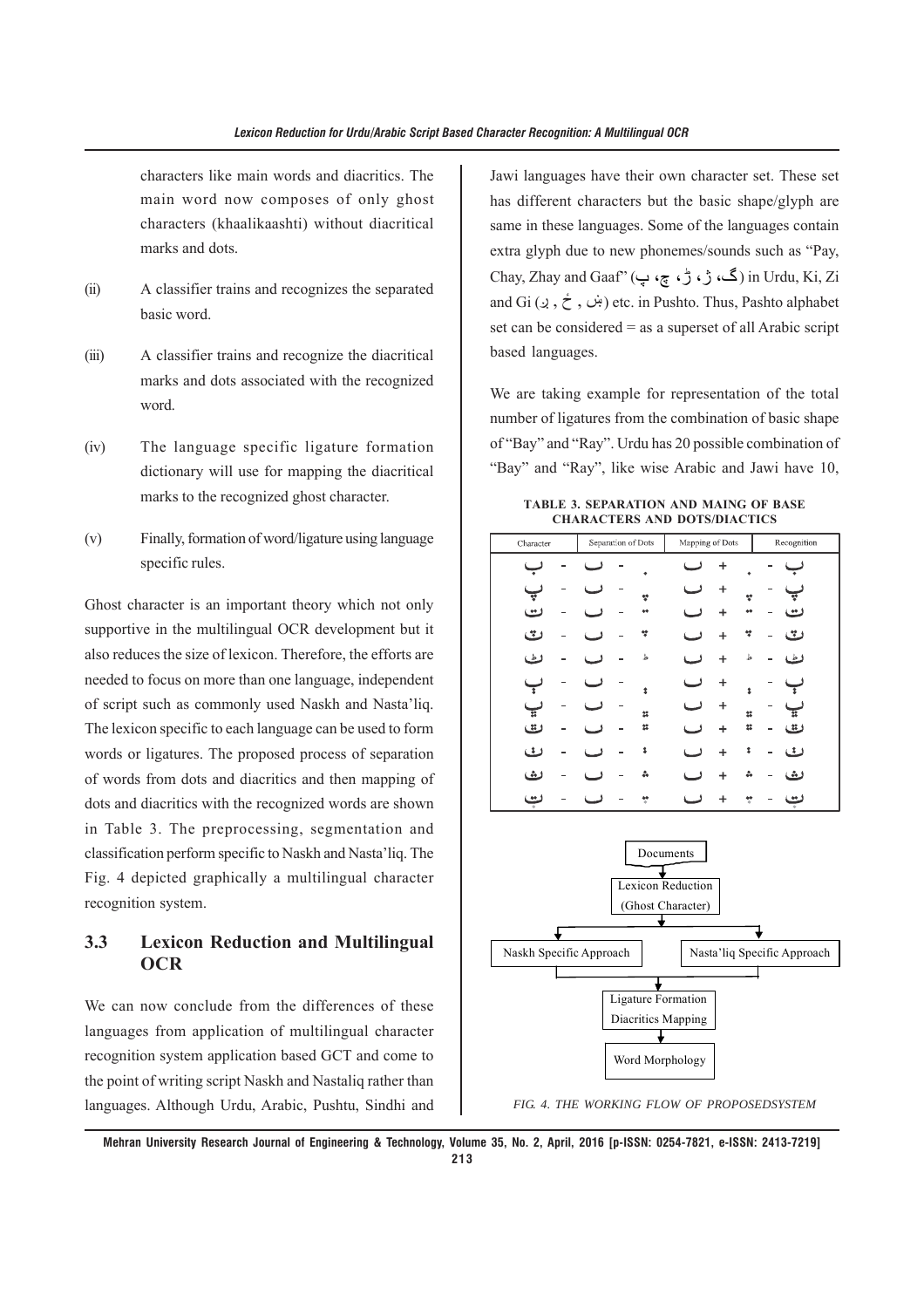respectively, Persian has 15 combination, Sindhi has 27 and Pashtu has 25 possible combination of ligatures. So, total of the ligatures for all languages are 107 which are shown in Table 4.

According to GCT, only one ligature/word without dots or diacritical marks is enough to represent 107 ligatures for all languages.

For development of Multilanguage OCR, we should focus on learning and recognition of basic glyphs/shapes written in Naskh or Nasta'liq.After recognition of basic ligature, the diacritical marks can be mapped with recognized word after classification. The diacritical marks mapping is dependent on the properties of languages. Each language has its own dictionary and mapping rule. Thus the ligature formation is fully based on the selected language. As all Arabic script based languages have their own rules, properties, and word but the basic shapes of the word without diacritics remain the same (Nasta'liq or Naskh). The basic shapes recognition is independent of linguistic rules and dictionary etc. but it is only dependent on Nasta'liq or Naskh writing styles. A language model is necessary for formation of word/ligature from the recognized word and diacritical marks. The dictionary of each language (Urdu, Arabic, Persian, Punjabi, Pashto, Sindhi) is used for multilingual recognition system, as shown in Fig. 5.

For validation of proposed ghost character recognition method, we have segmented the diacritical marks and base ligatures for online Arabic and its derivative languages character recognition. The diacritical marks and ghost character were trained and classified separately. For segmentation purpose, we have considered the stroke as secondary stroke if it is smaller than threshold T. We have trained three different



*FIG. 5. DIACRITICAL MARKS AND BASED CHARACTER MAPING*

| Language | Possible<br>Number of<br>Ligatures | Ligatures from Bay and Ray                                                                                        |
|----------|------------------------------------|-------------------------------------------------------------------------------------------------------------------|
| Urdu     | 20                                 | بر ۽ ٻڻي ٻن ۽ ٻن ۽ پڻ ۽ پڻ ۽ پن ۽ پڻ ۽ ٿن ۽ ٿن ٿن گڻ ۽ ٿن ۽ ٿڻ ۽ ٿن ۽ ٿن ۽ ٿن                                     |
| Arabic   | 10                                 | بر ۽ ٻن ۽ پير ۽ پتن ۽ تن ۽ ٿن پڻ ۽ ٿن                                                                             |
| Jawi     | 10                                 | بر ۽ ٻن ۽ پير ۽ پيز ۽ ٻتر ۽ پڻ کڻ ۽ ٿر ۽ ٿز                                                                       |
| Persian  | 15                                 | ڭن كۆن ش ش ش تر ، تن ، تۇ ، گر ، بر ، بن ، بۇ ، بير ، بين ، بۇ                                                    |
| Sindhi   | 27                                 | بر ۽ بڙ ۽ بز ۽ ٻڙ ۽ ٻڙ ۽ ڀر ۽ ڀڙ ۽ پڙ ۽ تڙ ۽ ٿڙ ۽ ٿڙ ۽ ٿَر ۽ ٽُر<br>ٽڙ ٽز ۽ ٺر ۽ ٺڙ ۽ ثر ۽ ٿڙ ۽ ٿر ۽ پر ۽ پڙ ۽ پز |
| Pashtu   | 25                                 |                                                                                                                   |

**TABLE 4. SIMILARITY ONE BASE LIGATURE IN DIFFERENT LANGUAGES**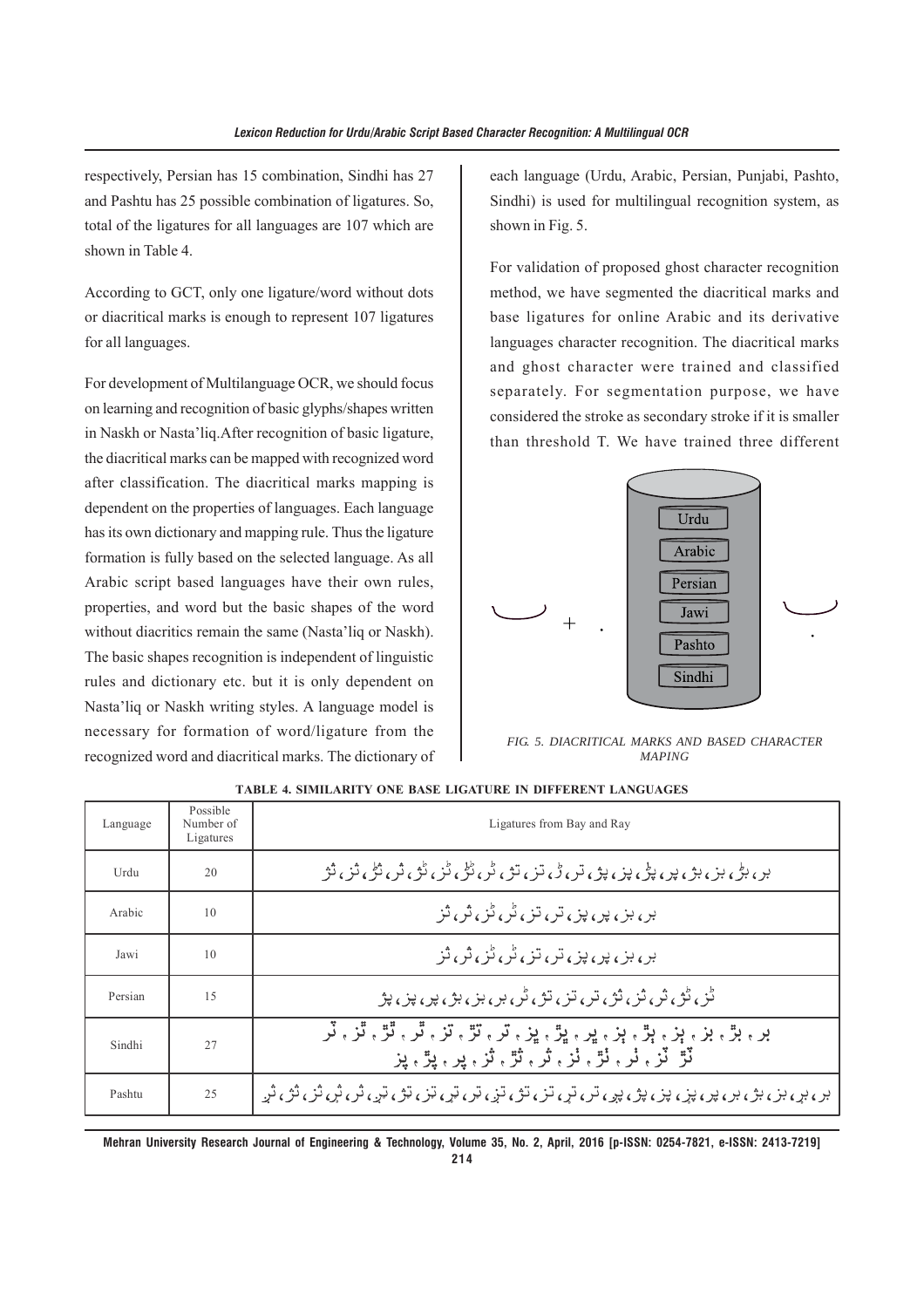classifiers (i.e. Classifier-I for diacritical marks, Classifier-II and Classifier-III for base glyph written in both Nasta'liq and Naskh writing style respectively). Classifier-1 is trained for diacritical marks whereas the Classifier-II and Classifier-III are trained on ghost ligatures written in Nasta'liq and Naskh writing style respectively. For evaluation purpose, we have trained classifier to six commonly used diacritical marks (one dot, two dots, three dots, hamza, toy, hey). The position of each diacritical is estimated base on the nearest character point at the time of segmentation so that it can be used mapping of diacritical marks on the ghost ligatures. Classifier-II and Classifier-III are trained on ghost ligatures and we have trained all basic characters shown in table 1 and few ligatures. For the mapping purpose, we have used grammatical rules with triples (position, ghost ligature, diacritical marks)in order to model the mapping of diacritical marks. The experiment on small dataset showed that Multilanguage character recognition system can be developed by using the concept of ghost character theory and focusing on the script rather than language. The accuracy of the proposed Multilanguage system depends upon the segmentation and mapping of diacritical marks and can be increased by adding language rules and character based recognition system.

Classifier-1 network consist of six input units (stroke size, stroke length, loops, start\_shape, end\_shap, diagonal) and 6 output neurons and 10 hidden neurons and learning rate .5F. Classifier-II and Classifier-III consist of 26 inputs, 166 hidden and 50 output neurons for both Nasta'liq and Naskh respectively. For the classification of ghost characters, we have used the same features extracted in [11]. We have set the learning rate to 0.5F for ghost character.

## **4. CONCLUSION**

We discussed the script based approach rather than language dependent approach. By considering the script based approach, the future Arabic script based character recognition will be focused for Multilanguage Arabic character recognition written in Nasta'liq and Naskh writing style rather than making effort for standalone OCR for each language. We have evaluated the proposed multilingual Arabic script OCR approach for online Arabic and its derivative script using BPNN. The considering of the writing script rather than languages using ghost character theory, the result showed that proposed method not only helps in the reduction of lexicon but it also helps in the multilingual character recognition system development for Arabic Script based. Due to proposed approach, the lexicon can be reduced to at least 20%.

#### **ACKNOWLEDGEMENT**

Authors express heartfelt thanks to Prof. Attash Durrani, for his expert advice on Ghost Character Theory.

#### **REFERENCES**

- [1] Naz, S., Hayat, K., Razzak, M.I., Anwar, M.W., Madani, S.A., and Khan, S.U., "The Optical Character Recognition of Urdu-Like Cursive Scripts", Pattern Recognition, Volume 47, No. 3, pp. 1229-1248, 2014.
- [2] Arica, N., and Yarman-Vural, F.T., "Optical Character Recognition for Cursive Handwriting", IEEE Transaction on Pattern Anal Mach Intelligence, Volume 24, No. 6, pp. 801-813, 2002.
- [3] Naz, S., Hayat, K., Razzak, M.I., Anwar, M.W., and Khan, S.Z., "Challenges in Baseline Detection of Arabic Script Based Languages", Intelligent Systems for Science and Information, Studies in Computatioanl Intelligence, Volume 542, pp. 181-196, 2014.
- [4] Nazif, A., "A System for the Recognition of the Printed Arabic Characters", Master's Thesis, Faculty of Engineering, Cairo University, 1975.
- [5] Al-Badr, B., and Mahmoud, S.A, "Survey and Bibliography of Arabic Optical Text Recognition", Signal Process, Volume 41, No. 1, pp. 49-77, 1995.